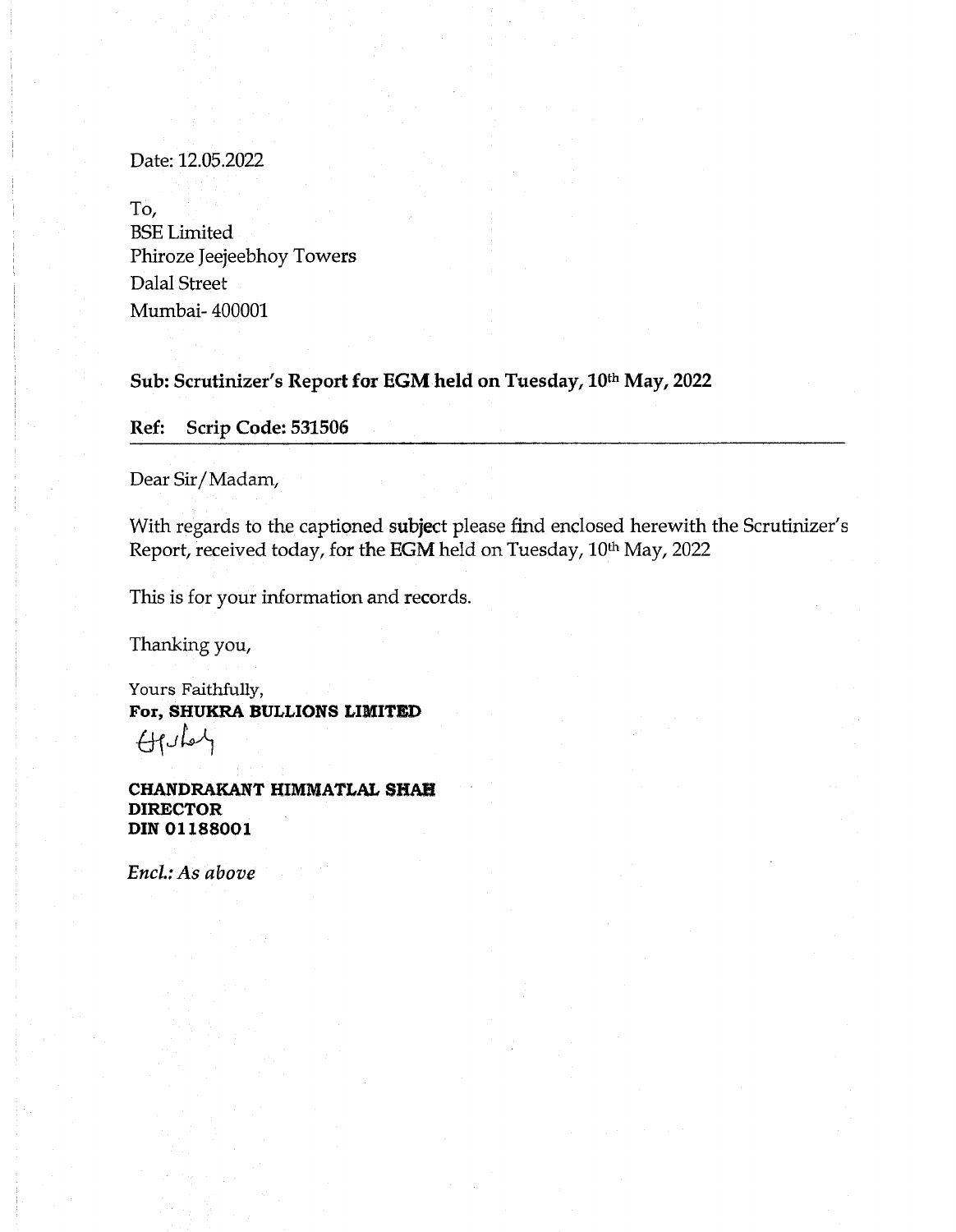## .CONSOLIDATED SCRUTINIZER'S REPORT

(Voting through Remote E-Voting and poll at the Extra Ordinary General Meeting)

{Pursuant to section 108 of the Companies Act; 2013 and rule 20 of the Companies (Management and Administration) Rules, 2014 as amended]

To, The Chairman SHUKRA BULLIONS LIMITED 232, 2nd Floor, Panchratna, M.P. Marg., Opera House, Girgoan, Mumbai Maharashtra - 400004

Sub: Scrutinizers Report on e-voting and poll conducted at Extra Ordinary General Meeting of the Members of SHUKRA BULLIONS LIMITED, held on 10th day of May 2022 at 10.00 A.M. through video conferencing ("VC") other audio visual means ("OAVM") (hereinafter referred to as "electronic EGM"/ "e-EGM").

Dear Sir,

I, Pragnesh M. Joshi, a Company Secretary in practice, was duly appointed as a Scrutinizer of Shukra Bullions Limited for the purpose of

- 1. Scrutinizing the remote e-voting process in fair and transparent manner and ascertaining the requisite majority on e-voting carried out as per section 108 of the Companies Act, 2013 and Rule 20 of the Companies (Management and Administration) Rules, 2014 as amended, and the provisions of Regulation 44 of the Securities and Exchange Board of India (Listing obligation and Disclosure Requirements Regulations, 2015
- 2. The Management of the company is responsible to ensure the compliance requirement of the Companies Act, 2013 and Rules relation to voting at the Extra Ordinary General Meeting for the resolutions proposed in the notice of the Extra Ordinary General Meeting dated 10th May, 2022 my responsibility as a scrutinizer for the process of voting through remote e-voting at the Extra Ordinary General Meeting is to ensure that the voting process is conducted in a fair and transparent manner and is restricted to make Scrutinizer's Report for the votes casted on the resolutions proposed in the notice EGM of the Company, based on the reports generated from the e-voting system provided by Accurate Securities and Registry Private Limited (RTA) through the agency authorized under the rules and engaged by the company to provide remote e-voting facility at the EGM.

In terms of the aforesaid notice and as per the provisions of section 108 of the Companies Act, 2013 and Rule 20 of the Companies (Management and Administration) Rules, 2014 as amended, and the provisions  $\alpha$ Regulation 44 of the Securities and Exchange Board of India (Listme) obligation and Disclosure Requirements Regulations, 2015 the remote of-Et/Ld03 voting period remained open from Saturday, 07<sup>th</sup> May, 2022 at 10:00  $\frac{ABEZZ-Sj}{2}$ .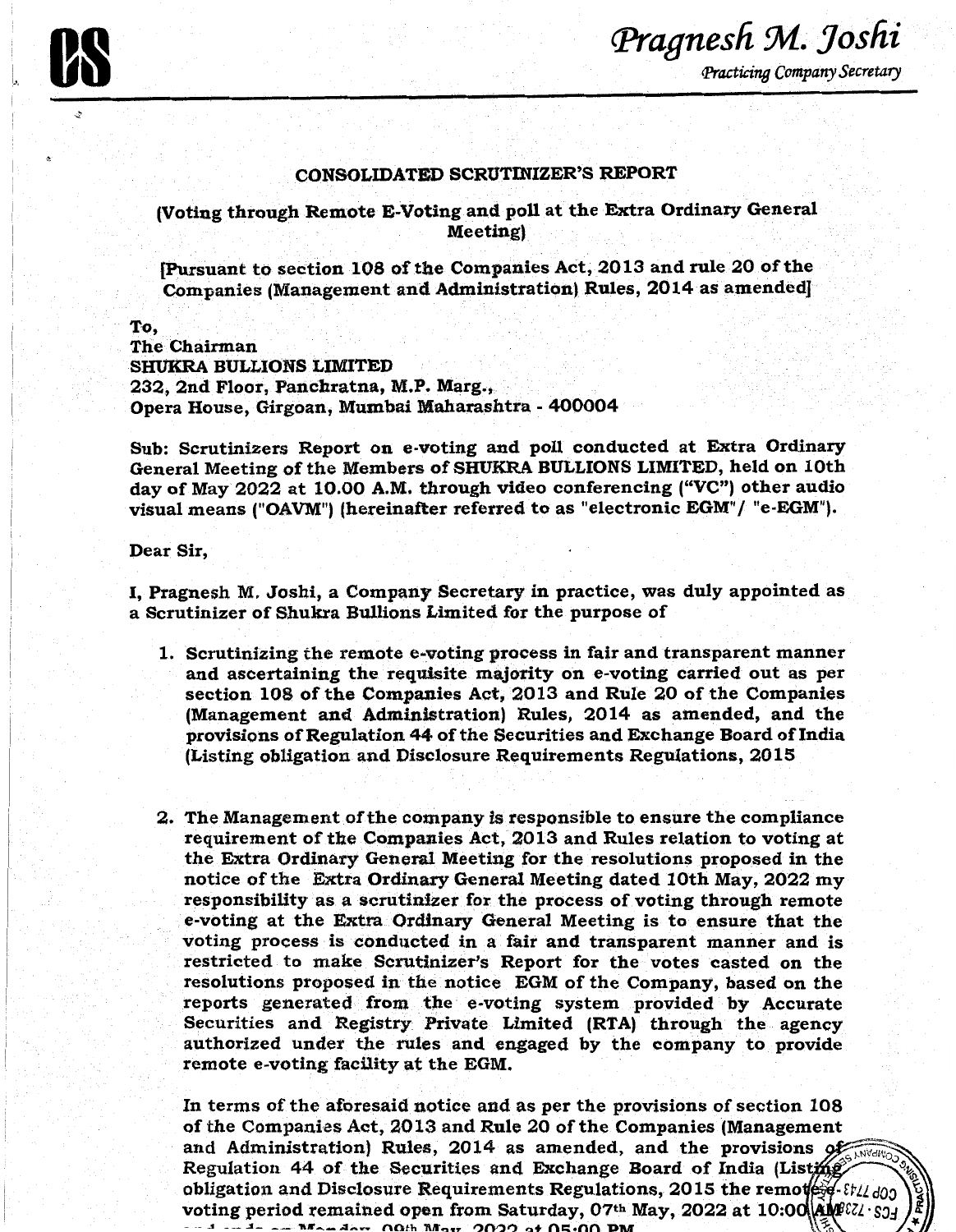- 4. M/s Big Share Services Private Limited is the Registrar and Transfer Agent of the company.
- 5. The shareholders holding shares as on the "cut off'' date i.e. May, 3rd 2022 (Cut-off date), were entitled to vote on the proposed resolutions (Item No. 1) as set out in the Notice of the EGM of Shukra Bullions Limited.
- 6. As prescribed in clause  $(v)$  of sub Rule 4 of the Rule 20, the company also released on advertisement, which was published more than 21 days before the date of the EGM in English in "Free Press Journal" newspaper, dated on 19<sup>th</sup> April, 2022 and in Marathi in "Navshakti" newspaper, Mumbai edition dated on 19th April, 2022. The notice published in the newspaper carried the required information as specified in the Sub Rule 4 (v) (a) to (h) of said Rule 20.
- 7. At the venue of the Extra Ordinary General Meeting of the company held on 10th May, 2022, the facility to vote through poll was made available to facilitate those members present in the meeting but could not participate in the remote E-voting to record their vote.
- 8. The votes were unblocked on 10<sup>th</sup> May, 2022 around 04.12 P.M. in the presence of two witnesses, Mrs. Shweta Chauhan residing at Ahmedabad and Mr. Pankaj Joshi residing at Ahmedabad, who are not in the Employment of the Company, they have signed below confirmation of the votes being unblocked in their presence. Further, no shareholders have abstained from voting.
- 9. Then, the details containing, inter-alia, list of equity shareholders, who voted "For" and "Against", were downloaded from the E-voting website of https://www.evoting.nadl.com.
- 10. Thereafter, I as a scrutinizer, duly compiled details of e-voting and facility of voting through poll papers provided at the venue of EGM, the details of which are as follows:

## RESOLUTION 1-

1. To ratify appointment of M/S J S SHAH AND CO, Chartered Accountants (132059W), as an Statutory Auditor.

| Particulars    | Remote E-voting |              | Poll |              |   | <b>Total</b> |              | Percentage      |  |
|----------------|-----------------|--------------|------|--------------|---|--------------|--------------|-----------------|--|
|                | No.             | <b>Votes</b> | No.  | <b>Votes</b> |   | No.          | <b>Votes</b> |                 |  |
| Assent         | 11              | 2109         | 0    |              | O | 11           | 2109         | 100.00          |  |
| <b>Dissent</b> | 0               | O            | 0    |              | 0 | O            | 0            | Ω               |  |
| <b>Total</b>   | 11              | 2109         | 0    |              | 0 | 11           | 2109         | 100.00          |  |
| Abstain/       | $\mathbf 0$     | 0            | 0    |              | 0 | $\mathbf o$  | $\mathbf o$  | AC              |  |
| <b>Invalid</b> |                 |              |      |              |   |              |              | FCSI-7238<br>[꿈 |  |
|                |                 |              |      |              |   |              |              | $-60P$ 7743     |  |

 $2\lambda$  / $\alpha$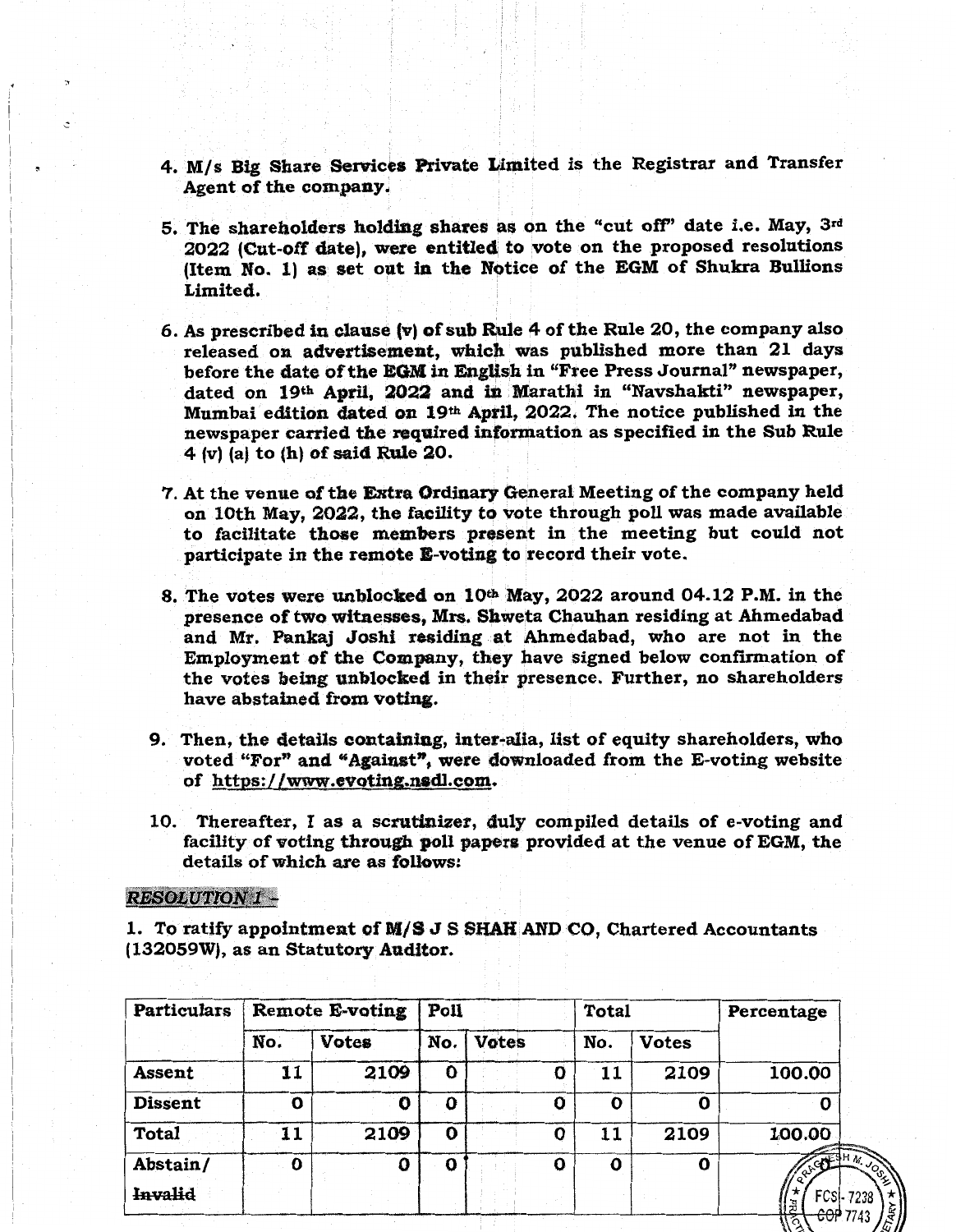The registers, all other papers and relevant documents relating to e voting shall remain in our safe custody until the chairman consider, approve and sign minutes of said Extra Ordinary General Meeting and the same are handed over to the company secretary for safe keeping.

Thanking You,

Date : 10-05-2022 Place : Ahmedabad



UDIN:F007238D000297990

Witness:

 $shw$ ety. Mrs. Shweta Chauhan

Mr. Pankaj Joshi